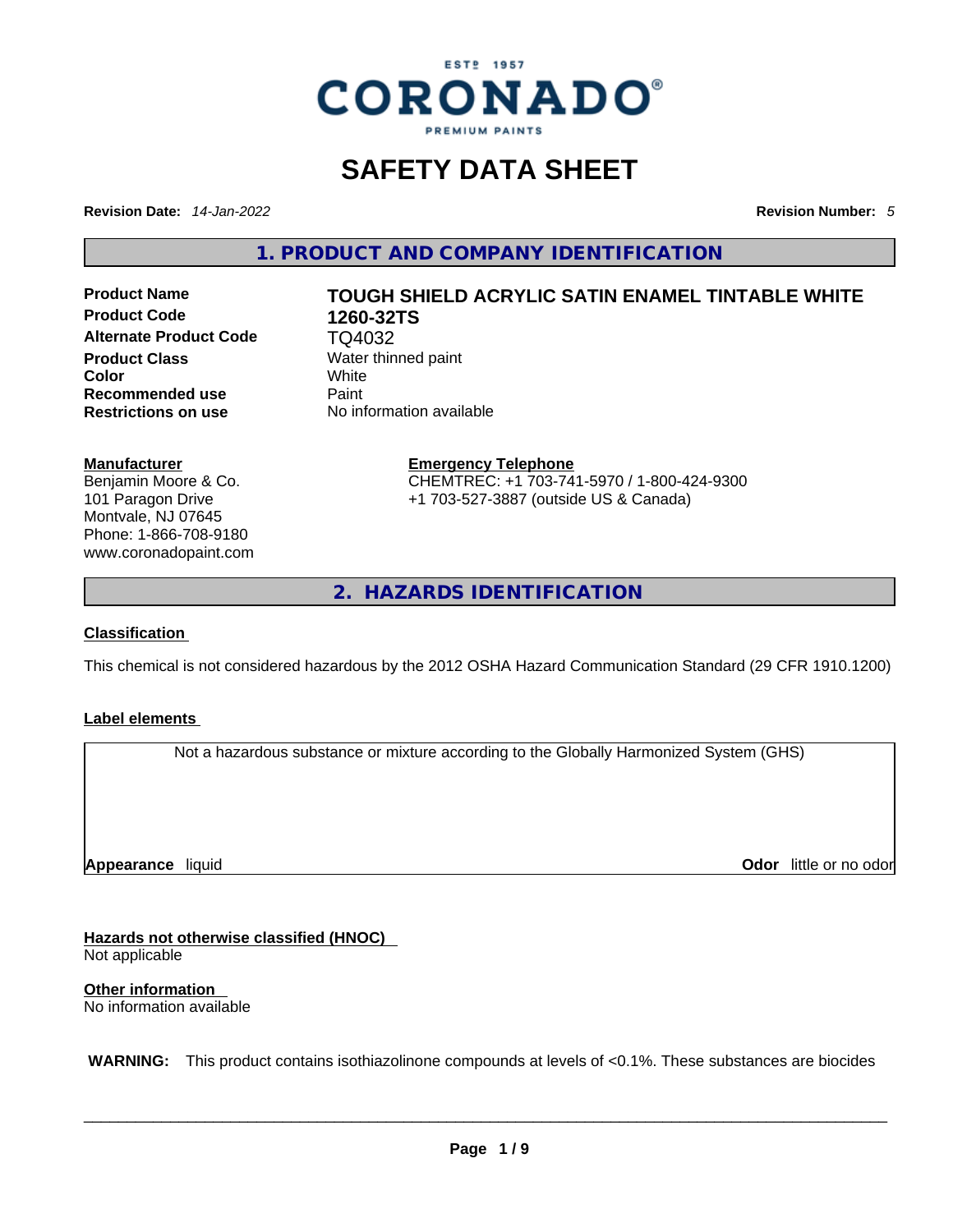commonly found in most paints and a variety of personal care products as a preservative. Certain individuals may be sensitive or allergic to these substances, even at low levels.

#### **3. COMPOSITION INFORMATION ON COMPONENTS**

| <b>Chemical name</b>                                                         | CAS No.        | Weight-%  |
|------------------------------------------------------------------------------|----------------|-----------|
| Titanium dioxide                                                             | 13463-67-7     | $15 - 20$ |
| Limestone                                                                    | 1317-65-3      | $5 - 10$  |
| Propanoic acid, 2-methyl-, monoester with<br>2,2,4-trimethyl-1,3-pentanediol | 25265-77-4     | $1 - 5$   |
| Nepheline syenite                                                            | 37244-96-5     | $1 - 5$   |
| Diethylene glycol monoethyl ether                                            | $111 - 90 - 0$ | $1 - 5$   |

|                                                  | 4. FIRST AID MEASURES                                                                                    |
|--------------------------------------------------|----------------------------------------------------------------------------------------------------------|
| <b>General Advice</b>                            | No hazards which require special first aid measures.                                                     |
| <b>Eye Contact</b>                               | Rinse thoroughly with plenty of water for at least 15 minutes and consult a<br>physician.                |
| <b>Skin Contact</b>                              | Wash off immediately with soap and plenty of water while removing all<br>contaminated clothes and shoes. |
| <b>Inhalation</b>                                | Move to fresh air. If symptoms persist, call a physician.                                                |
| Ingestion                                        | Clean mouth with water and afterwards drink plenty of water. Consult a physician<br>if necessary.        |
| <b>Most Important</b><br><b>Symptoms/Effects</b> | None known.                                                                                              |
| <b>Notes To Physician</b>                        | Treat symptomatically.                                                                                   |
|                                                  | 5. FIRE-FIGHTING MEASURES                                                                                |

| <b>Suitable Extinguishing Media</b>                   | Use extinguishing measures that are appropriate to local<br>circumstances and the surrounding environment.                                   |
|-------------------------------------------------------|----------------------------------------------------------------------------------------------------------------------------------------------|
| Protective equipment and precautions for firefighters | As in any fire, wear self-contained breathing apparatus<br>pressure-demand, MSHA/NIOSH (approved or equivalent)<br>and full protective gear. |
| <b>Specific Hazards Arising From The Chemical</b>     | Closed containers may rupture if exposed to fire or<br>extreme heat.                                                                         |
| Sensitivity to mechanical impact                      | No.                                                                                                                                          |
| Sensitivity to static discharge                       | No.                                                                                                                                          |
| <b>Flash Point Data</b><br>Flash point (°F)           | Not applicable                                                                                                                               |
|                                                       |                                                                                                                                              |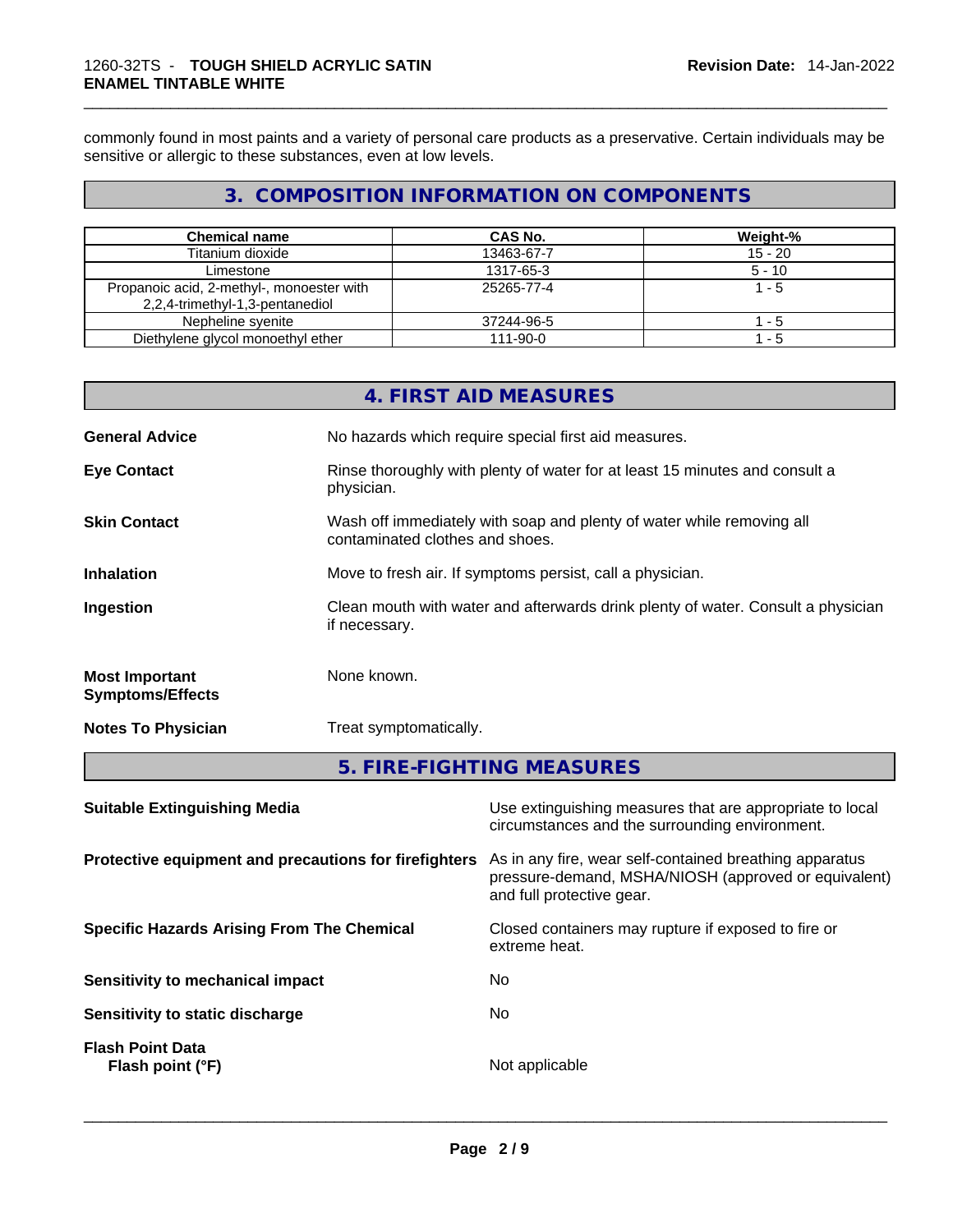| Flash Point (°C)<br><b>Method</b>               |                                                               |                        | Not applicable<br>Not applicable |                                |
|-------------------------------------------------|---------------------------------------------------------------|------------------------|----------------------------------|--------------------------------|
| <b>Flammability Limits In Air</b>               |                                                               |                        |                                  |                                |
|                                                 | Lower flammability limit:<br><b>Upper flammability limit:</b> |                        | Not applicable<br>Not applicable |                                |
| <b>NFPA</b>                                     | Health: 1                                                     | <b>Flammability: 0</b> | Instability: 0                   | <b>Special:</b> Not Applicable |
| <b>NFPA Legend</b><br>$\bigcap$ Niat Liamandaun |                                                               |                        |                                  |                                |

- 0 Not Hazardous
- 1 Slightly
- 2 Moderate
- 3 High
- 4 Severe

*The ratings assigned are only suggested ratings, the contractor/employer has ultimate responsibilities for NFPA ratings where this system is used.* 

*Additional information regarding the NFPA rating system is available from the National Fire Protection Agency (NFPA) at www.nfpa.org.* 

|                                  | <b>6. ACCIDENTAL RELEASE MEASURES</b>                                                                                                                                            |  |  |  |  |
|----------------------------------|----------------------------------------------------------------------------------------------------------------------------------------------------------------------------------|--|--|--|--|
| <b>Personal Precautions</b>      | Avoid contact with skin, eyes and clothing. Ensure adequate ventilation.                                                                                                         |  |  |  |  |
| <b>Other Information</b>         | Prevent further leakage or spillage if safe to do so.                                                                                                                            |  |  |  |  |
| <b>Environmental precautions</b> | See Section 12 for additional Ecological Information.                                                                                                                            |  |  |  |  |
| <b>Methods for Cleaning Up</b>   | Soak up with inert absorbent material. Sweep up and shovel into suitable<br>containers for disposal.                                                                             |  |  |  |  |
|                                  | 7. HANDLING AND STORAGE                                                                                                                                                          |  |  |  |  |
| <b>Handling</b>                  | Avoid contact with skin, eyes and clothing. Avoid breathing vapors, spray mists or<br>sanding dust. In case of insufficient ventilation, wear suitable respiratory<br>equipment. |  |  |  |  |
| <b>Storage</b>                   | Keep container tightly closed. Keep out of the reach of children.                                                                                                                |  |  |  |  |
| <b>Incompatible Materials</b>    | No information available                                                                                                                                                         |  |  |  |  |
|                                  |                                                                                                                                                                                  |  |  |  |  |

#### **8. EXPOSURE CONTROLS/PERSONAL PROTECTION**

#### **Exposure Limits**

| <b>Chemical name</b> | <b>ACGIH TLV</b>         | <b>OSHA PEL</b>                                              |
|----------------------|--------------------------|--------------------------------------------------------------|
| Titanium dioxide     | TWA: $10 \text{ ma/m}^3$ | <b>TWA</b><br>$15 \text{ ma/m}^3$                            |
| _imestone            | N/E                      | · TWA<br>15 mg/m <sup>3</sup><br>TWA<br>$5 \text{ ma/m}^3$ - |

#### **Legend**

ACGIH - American Conference of Governmental Industrial Hygienists Exposure Limits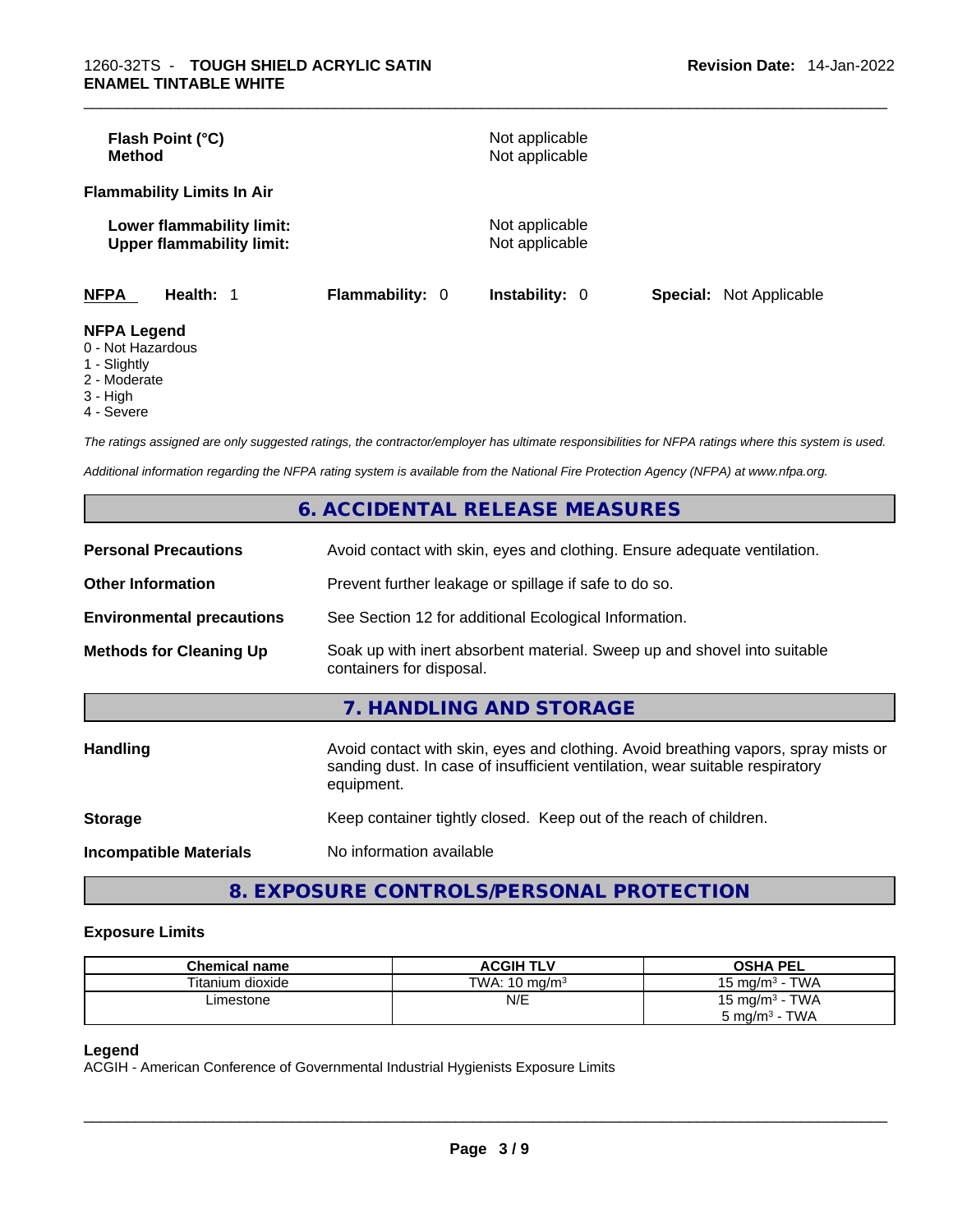OSHA - Occupational Safety & Health Administration Exposure Limits N/E - Not Established

| <b>Engineering Measures</b>          | Ensure adequate ventilation, especially in confined areas.                                                                          |
|--------------------------------------|-------------------------------------------------------------------------------------------------------------------------------------|
| <b>Personal Protective Equipment</b> |                                                                                                                                     |
| <b>Eye/Face Protection</b>           | Safety glasses with side-shields.                                                                                                   |
| <b>Skin Protection</b>               | Protective gloves and impervious clothing.                                                                                          |
| <b>Respiratory Protection</b>        | In case of insufficient ventilation wear suitable respiratory equipment.                                                            |
| <b>Hygiene Measures</b>              | Avoid contact with skin, eyes and clothing. Remove and wash contaminated<br>clothing before re-use. Wash thoroughly after handling. |

#### **9. PHYSICAL AND CHEMICAL PROPERTIES**

| Appearance                            | liquid                   |  |
|---------------------------------------|--------------------------|--|
| Odor                                  | little or no odor        |  |
| <b>Odor Threshold</b>                 | No information available |  |
| Density (Ibs/gal)                     | $10.7 - 10.8$            |  |
| <b>Specific Gravity</b>               | $1.28 - 1.30$            |  |
| рH                                    | No information available |  |
| <b>Viscosity (cps)</b>                | No information available |  |
| Solubility(ies)                       | No information available |  |
| <b>Water solubility</b>               | No information available |  |
| <b>Evaporation Rate</b>               | No information available |  |
| Vapor pressure                        | No information available |  |
| Vapor density                         | No information available |  |
| Wt. % Solids                          | $45 - 55$                |  |
| <b>Vol. % Solids</b>                  | $30 - 40$                |  |
| Wt. % Volatiles                       | $45 - 55$                |  |
| Vol. % Volatiles                      | $60 - 70$                |  |
| <b>VOC Regulatory Limit (g/L)</b>     | < 250                    |  |
| <b>Boiling Point (°F)</b>             | 212                      |  |
| <b>Boiling Point (°C)</b>             | 100                      |  |
| Freezing point (°F)                   | 32                       |  |
| <b>Freezing Point (°C)</b>            | $\Omega$                 |  |
| Flash point (°F)                      | Not applicable           |  |
| Flash Point (°C)                      | Not applicable           |  |
| <b>Method</b>                         | Not applicable           |  |
| Flammability (solid, gas)             | Not applicable           |  |
| <b>Upper flammability limit:</b>      | Not applicable           |  |
| Lower flammability limit:             | Not applicable           |  |
| <b>Autoignition Temperature (°F)</b>  | No information available |  |
| <b>Autoignition Temperature (°C)</b>  | No information available |  |
| <b>Decomposition Temperature (°F)</b> | No information available |  |
| Decomposition Temperature (°C)        | No information available |  |
| <b>Partition coefficient</b>          | No information available |  |

#### **10. STABILITY AND REACTIVITY**

**Reactivity** Not Applicable \_\_\_\_\_\_\_\_\_\_\_\_\_\_\_\_\_\_\_\_\_\_\_\_\_\_\_\_\_\_\_\_\_\_\_\_\_\_\_\_\_\_\_\_\_\_\_\_\_\_\_\_\_\_\_\_\_\_\_\_\_\_\_\_\_\_\_\_\_\_\_\_\_\_\_\_\_\_\_\_\_\_\_\_\_\_\_\_\_\_\_\_\_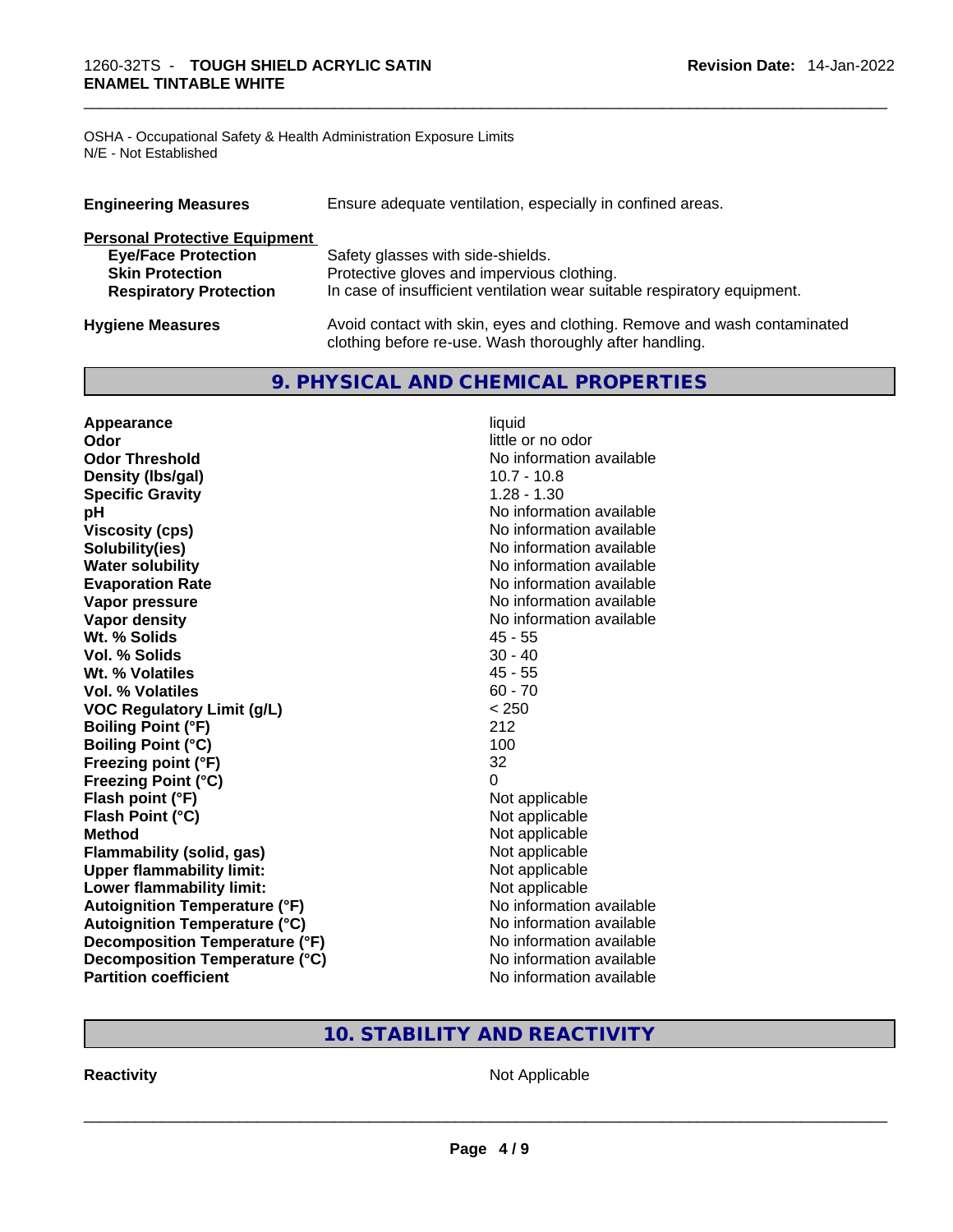| <b>Chemical Stability</b>               | Stable under normal conditions.          |
|-----------------------------------------|------------------------------------------|
| <b>Conditions to avoid</b>              | Prevent from freezing.                   |
| <b>Incompatible Materials</b>           | No materials to be especially mentioned. |
| <b>Hazardous Decomposition Products</b> | None under normal use.                   |
| Possibility of hazardous reactions      | None under normal conditions of use.     |

### **11. TOXICOLOGICAL INFORMATION**

| <b>Product Information</b>               |                                                                                            |
|------------------------------------------|--------------------------------------------------------------------------------------------|
| Information on likely routes of exposure |                                                                                            |
| <b>Principal Routes of Exposure</b>      | Eye contact, skin contact and inhalation.                                                  |
| <b>Acute Toxicity</b>                    |                                                                                            |
| <b>Product Information</b>               | No information available                                                                   |
|                                          | Symptoms related to the physical, chemical and toxicological characteristics               |
| <b>Symptoms</b>                          | No information available                                                                   |
|                                          | Delayed and immediate effects as well as chronic effects from short and long-term exposure |
| Eye contact                              | May cause slight irritation.                                                               |
| <b>Skin contact</b>                      | Substance may cause slight skin irritation. Prolonged or repeated contact may dry          |
|                                          | skin and cause irritation.                                                                 |
| <b>Inhalation</b>                        | May cause irritation of respiratory tract.                                                 |
| Ingestion                                | Ingestion may cause gastrointestinal irritation, nausea, vomiting and diarrhea.            |
| <b>Sensitization</b>                     | No information available                                                                   |
| <b>Neurological Effects</b>              | No information available.                                                                  |
| <b>Mutagenic Effects</b>                 | No information available.                                                                  |
| <b>Reproductive Effects</b>              | No information available.                                                                  |
| <b>Developmental Effects</b>             | No information available.                                                                  |
| <b>Target organ effects</b>              | No information available.                                                                  |
| <b>STOT - single exposure</b>            | No information available.                                                                  |
| <b>STOT - repeated exposure</b>          | No information available.                                                                  |
| Other adverse effects                    | No information available.                                                                  |
| <b>Aspiration Hazard</b>                 | No information available                                                                   |
| <b>Numerical measures of toxicity</b>    |                                                                                            |
|                                          | The following values are calculated based on chapter 3.1 of the GHS document               |

| <b>ATEmix (oral)</b>          | 29872 mg/kg  |
|-------------------------------|--------------|
| <b>ATEmix (dermal)</b>        | 399098 mg/kg |
| ATEmix (inhalation-dust/mist) | 217.2 ma/L   |

**Component Information**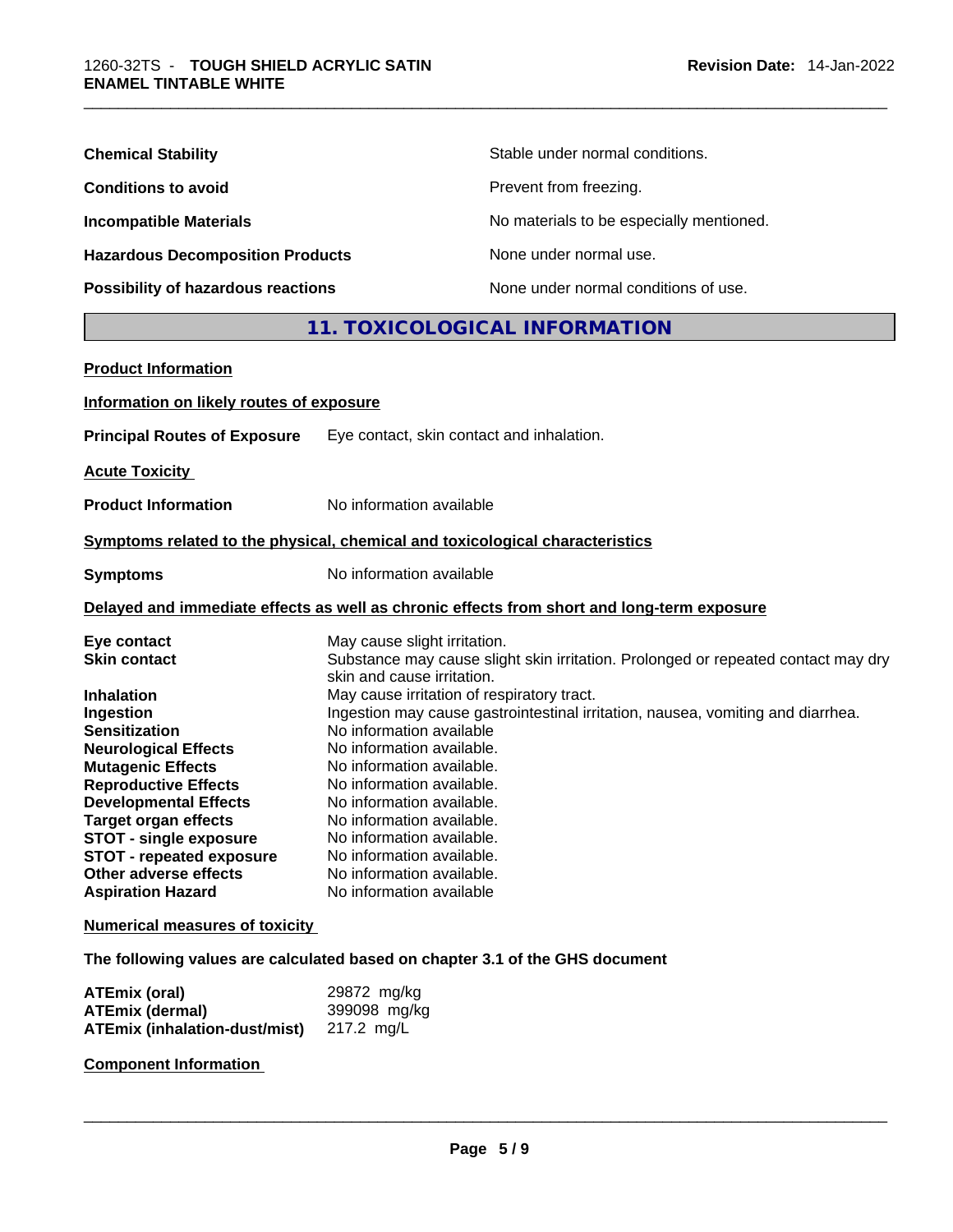| Chemical name                     | Oral LD50             | Dermal LD50                                 | Inhalation LC50                      |
|-----------------------------------|-----------------------|---------------------------------------------|--------------------------------------|
| Titanium dioxide                  | $> 10000$ mg/kg (Rat) |                                             |                                      |
| 13463-67-7                        |                       |                                             |                                      |
| Propanoic acid, 2-methyl-,        | $= 3200$ mg/kg (Rat)  | > 15200 mg/kg (Rat)                         |                                      |
| monoester with                    |                       |                                             |                                      |
| 2,2,4-trimethyl-1,3-pentanediol   |                       |                                             |                                      |
| 25265-77-4                        |                       |                                             |                                      |
| Diethylene glycol monoethyl ether | $= 10502$ mg/kg (Rat) | $= 9143$ mg/kg (Rabbit) = 4200              | $> 5240$ mg/m <sup>3</sup> (Rat) 4 h |
| 111-90-0                          |                       | $(Rabbit) = 6 ml/kg$<br>µL/ka (<br>$'$ Rat) |                                      |

#### **Chronic Toxicity**

#### **Carcinogenicity**

*The information below indicates whether each agency has listed any ingredient as a carcinogen:.* 

| <b>Chemical name</b>  | IARC                 | <b>NTP</b> | OSHA   |
|-----------------------|----------------------|------------|--------|
|                       | 2B<br>Possible Human |            | Listed |
| Titanium J<br>dioxide | Carcinogen           |            |        |

• Although IARC has classified titanium dioxide as possibly carcinogenic to humans (2B), their summary concludes: "No significant exposure to titanium dioxide is thought to occur during the use of products in which titanium dioxide is bound to other materials, such as paint."

#### **Legend**

IARC - International Agency for Research on Cancer NTP - National Toxicity Program OSHA - Occupational Safety & Health Administration

**12. ECOLOGICAL INFORMATION** 

#### **Ecotoxicity Effects**

The environmental impact of this product has not been fully investigated.

#### **Product Information**

#### **Acute Toxicity to Fish**

No information available

#### **Acute Toxicity to Aquatic Invertebrates**

No information available

#### **Acute Toxicity to Aquatic Plants**

No information available

#### **Persistence / Degradability**

No information available.

#### **Bioaccumulation**

There is no data for this product.

#### **Mobility in Environmental Media**

No information available. \_\_\_\_\_\_\_\_\_\_\_\_\_\_\_\_\_\_\_\_\_\_\_\_\_\_\_\_\_\_\_\_\_\_\_\_\_\_\_\_\_\_\_\_\_\_\_\_\_\_\_\_\_\_\_\_\_\_\_\_\_\_\_\_\_\_\_\_\_\_\_\_\_\_\_\_\_\_\_\_\_\_\_\_\_\_\_\_\_\_\_\_\_

#### **Ozone**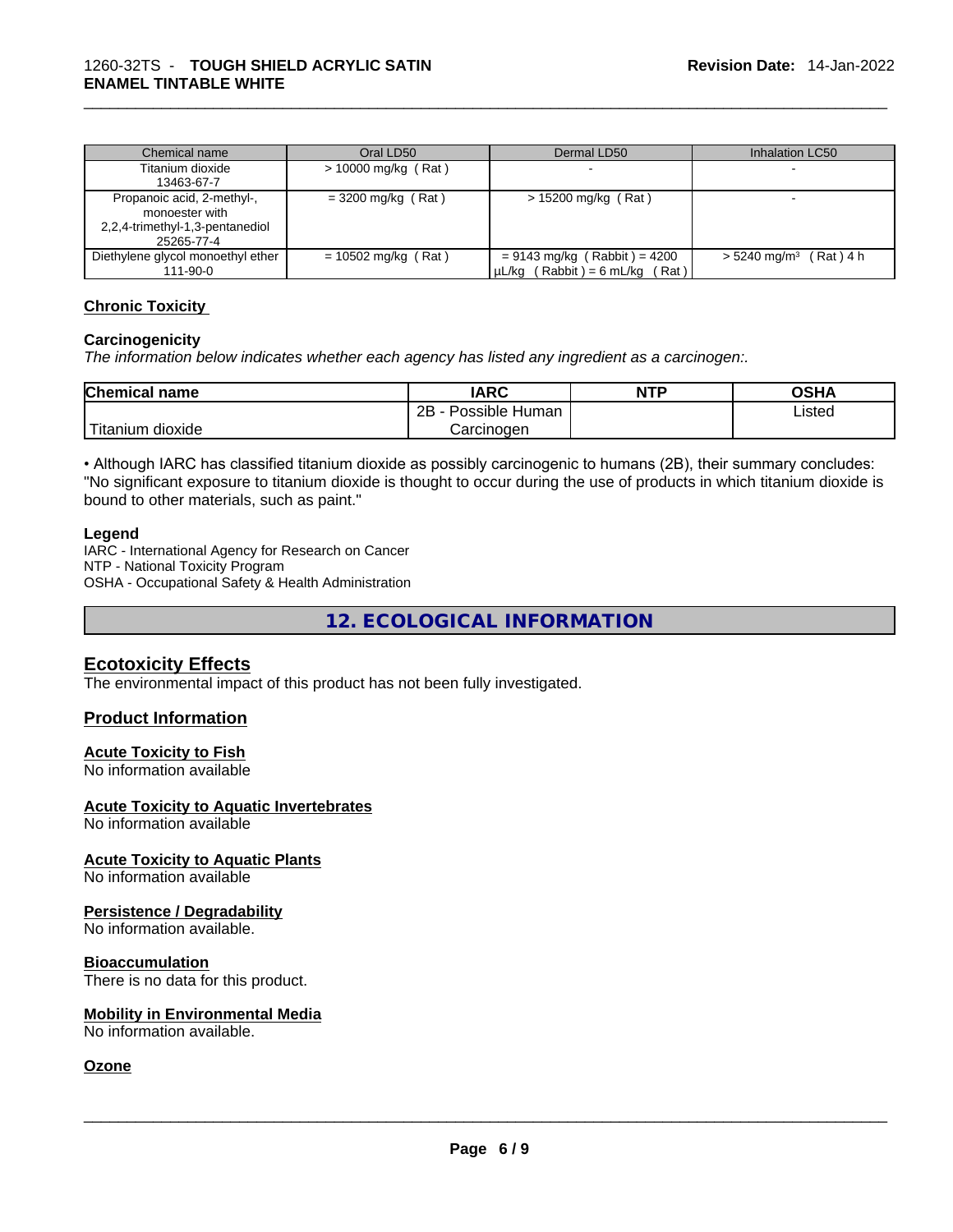No information available

#### **Component Information**

#### **Acute Toxicity to Fish**

Titanium dioxide  $LC50:$  > 1000 mg/L (Fathead Minnow - 96 hr.)

#### **Acute Toxicity to Aquatic Invertebrates**

No information available

#### **Acute Toxicity to Aquatic Plants**

No information available

|                              | 13. DISPOSAL CONSIDERATIONS                                                                                                                                                                                               |
|------------------------------|---------------------------------------------------------------------------------------------------------------------------------------------------------------------------------------------------------------------------|
| <b>Waste Disposal Method</b> | Dispose of in accordance with federal, state, and local regulations. Local<br>requirements may vary, consult your sanitation department or state-designated<br>environmental protection agency for more disposal options. |
|                              | 14. TRANSPORT INFORMATION                                                                                                                                                                                                 |
| <b>DOT</b>                   | Not regulated                                                                                                                                                                                                             |
| <b>ICAO / IATA</b>           | Not regulated                                                                                                                                                                                                             |
| <b>IMDG/IMO</b>              | Not regulated                                                                                                                                                                                                             |
|                              | <b>15. REGULATORY INFORMATION</b>                                                                                                                                                                                         |
|                              |                                                                                                                                                                                                                           |

#### **International Inventories**

| <b>TSCA: United States</b> | Yes - All components are listed or exempt. |
|----------------------------|--------------------------------------------|
| <b>DSL: Canada</b>         | Yes - All components are listed or exempt. |

#### **Federal Regulations**

#### **SARA 311/312 hazardous categorization**

| Acute health hazard               | N٥ |
|-----------------------------------|----|
| Chronic Health Hazard             | No |
| Fire hazard                       | N٥ |
| Sudden release of pressure hazard | No |
| Reactive Hazard                   | N٥ |

#### **SARA 313**

Section 313 of Title III of the Superfund Amendments and Reauthorization Act of 1986 (SARA). This product contains a chemical or chemicals which are subject to the reporting requirements of the Act and Title 40 of the Code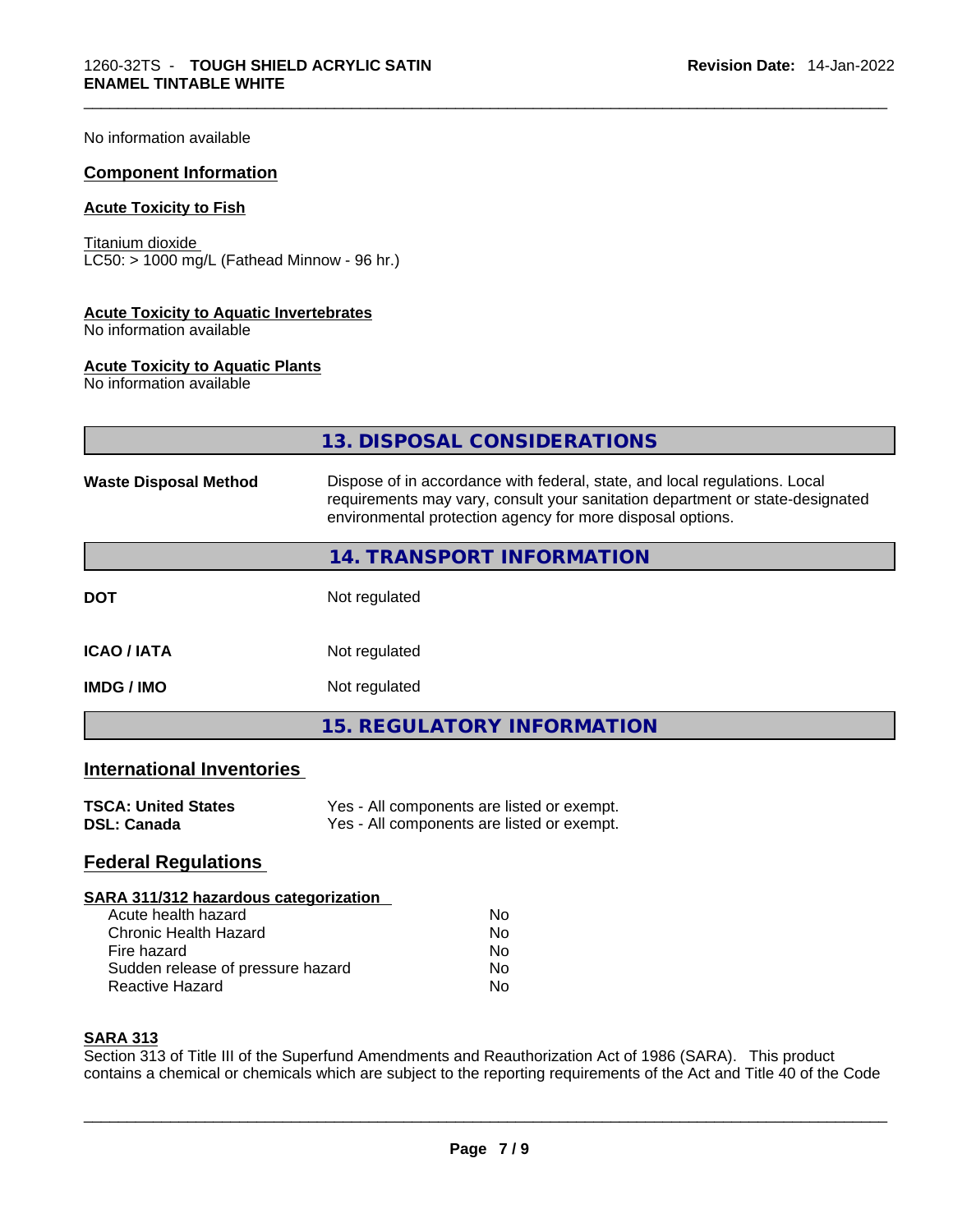| of Federal Regulations, Part 372: |  |
|-----------------------------------|--|
|-----------------------------------|--|

| <b>Chemical name</b>              | CAS No.       | Weight-% | <b>CERCLA/SARA 313</b><br>(de minimis concentration) |
|-----------------------------------|---------------|----------|------------------------------------------------------|
| Diethylene glycol monoethyl ether | $11 - 90 - 0$ |          |                                                      |

#### **Clean Air Act,Section 112 Hazardous Air Pollutants (HAPs) (see 40 CFR 61)**

This product contains the following HAPs:

| Chemical name                     | CAS No.  | Weight-% | <b>Hazardous Air Pollutant</b> |
|-----------------------------------|----------|----------|--------------------------------|
| Diethylene glycol monoethyl ether | 111-90-0 |          | (HAP)<br>∟isted                |

#### **US State Regulations**

#### **California Proposition 65**

**WARNING:** This product can expose you to chemicals including Titanium dioxide, which are known to the State of California to cause cancer, and Toluene which are known to the State of California to cause birth defects or other reproductive harm. For more information go to www.P65Warnings.ca.gov

#### **State Right-to-Know**

| Chemical name                     | <b>Massachusetts</b> | <b>New Jersey</b> | <b>Pennsylvania</b> |
|-----------------------------------|----------------------|-------------------|---------------------|
| Titanium dioxide                  |                      |                   |                     |
| ∟imestone                         |                      |                   |                     |
| Diethylene glycol monoethyl ether |                      |                   |                     |

#### **Legend**

X - Listed

#### **16. OTHER INFORMATION**

**HMIS** - **Health:** 1 **Flammability:** 0 **Reactivity:** 0 **PPE:** -

#### **HMIS Legend**

- 0 Minimal Hazard
- 1 Slight Hazard
- 2 Moderate Hazard
- 3 Serious Hazard
- 4 Severe Hazard
- \* Chronic Hazard

X - Consult your supervisor or S.O.P. for "Special" handling instructions.

Note: The PPE rating has intentionally been left blank. Choose appropriate PPE that will protect employees from the hazards the material will *present under the actual normal conditions of use.* 

*Caution: HMISÒ ratings are based on a 0-4 rating scale, with 0 representing minimal hazards or risks, and 4 representing significant hazards or*